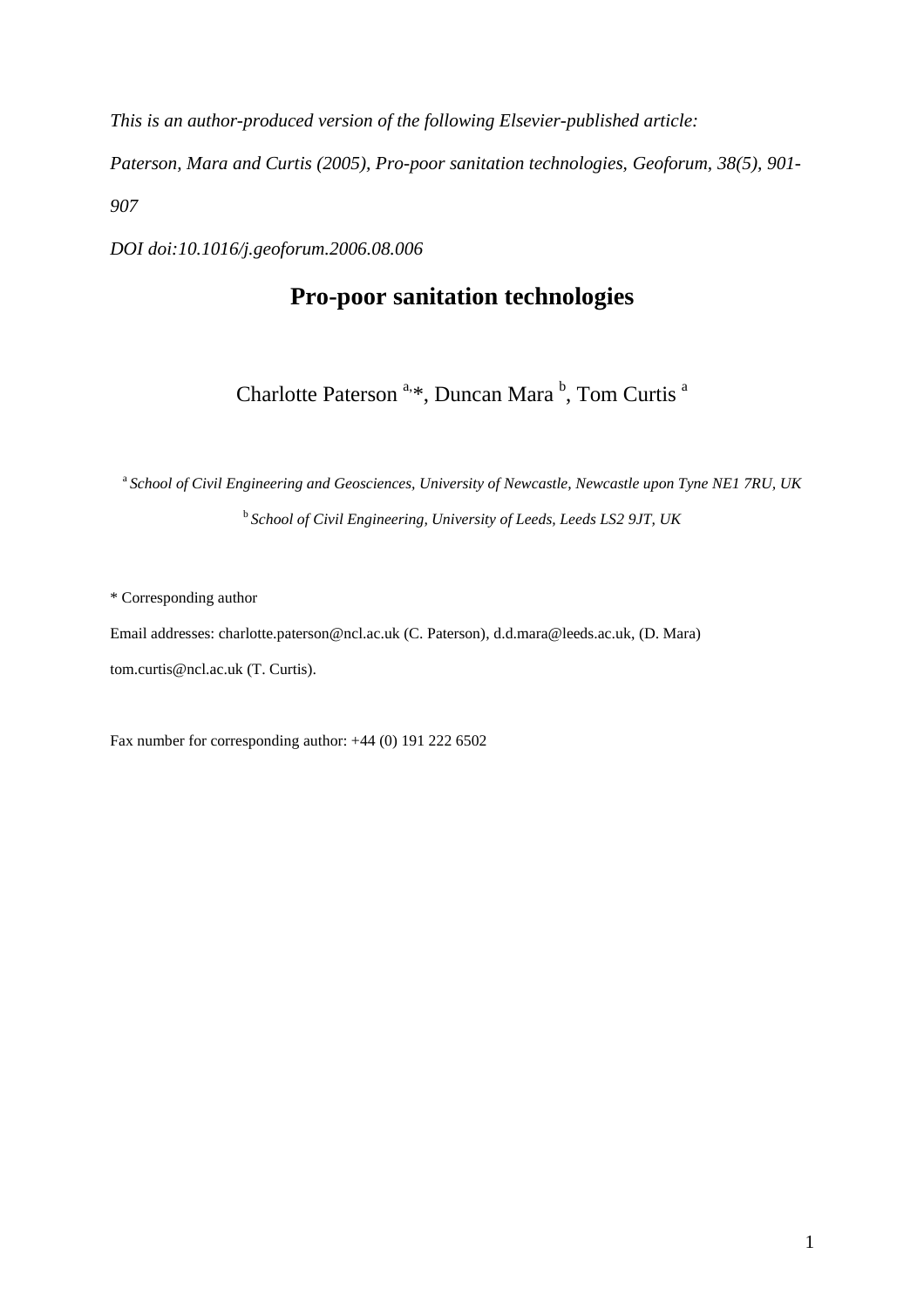# **Pro-poor sanitation technologies**

## **Abstract**

It is estimated that at least two billion people have inadequate sanitation. The current situation in water and sanitation services for millions of peri-urban residents is starkly antipoor and represents a major challenge for the  $21<sup>st</sup>$  century. By virtue of its cost and water requirements, we would argue that conventional sewerage is an implicitly anti-poor technology. This paper summarises low-cost sanitation technologies that have been developed by engineers from around the world, and seeks to provide evidence that there is such a thing as a pro-poor technology. We argue that simplified sewerage is often the only sanitation technology that is technically feasible and economically appropriate for lowincome, high-density urban areas. Simplified sewerage will only truly be a pro-poor technology if issues such as lack of investment in sanitation, insufficient cost recovery for sanitation services, conservative technical standards favoured over innovation, low-cost technologies perceived as second class provision, the nature of peri-urban settlements, and lack of engagement with users, are addressed. So often, peri-urban sanitation schemes fail to exist, fail to be sustainable, or fail to be pro-poor. The challenge is for engineers, social scientists and other professionals to work together to make pro-poor sanitation a reality and interdisciplinarity the norm.

*Keywords:* Sanitation; Sewerage; Simplified; Low-cost; Pro-poor; Peri-urban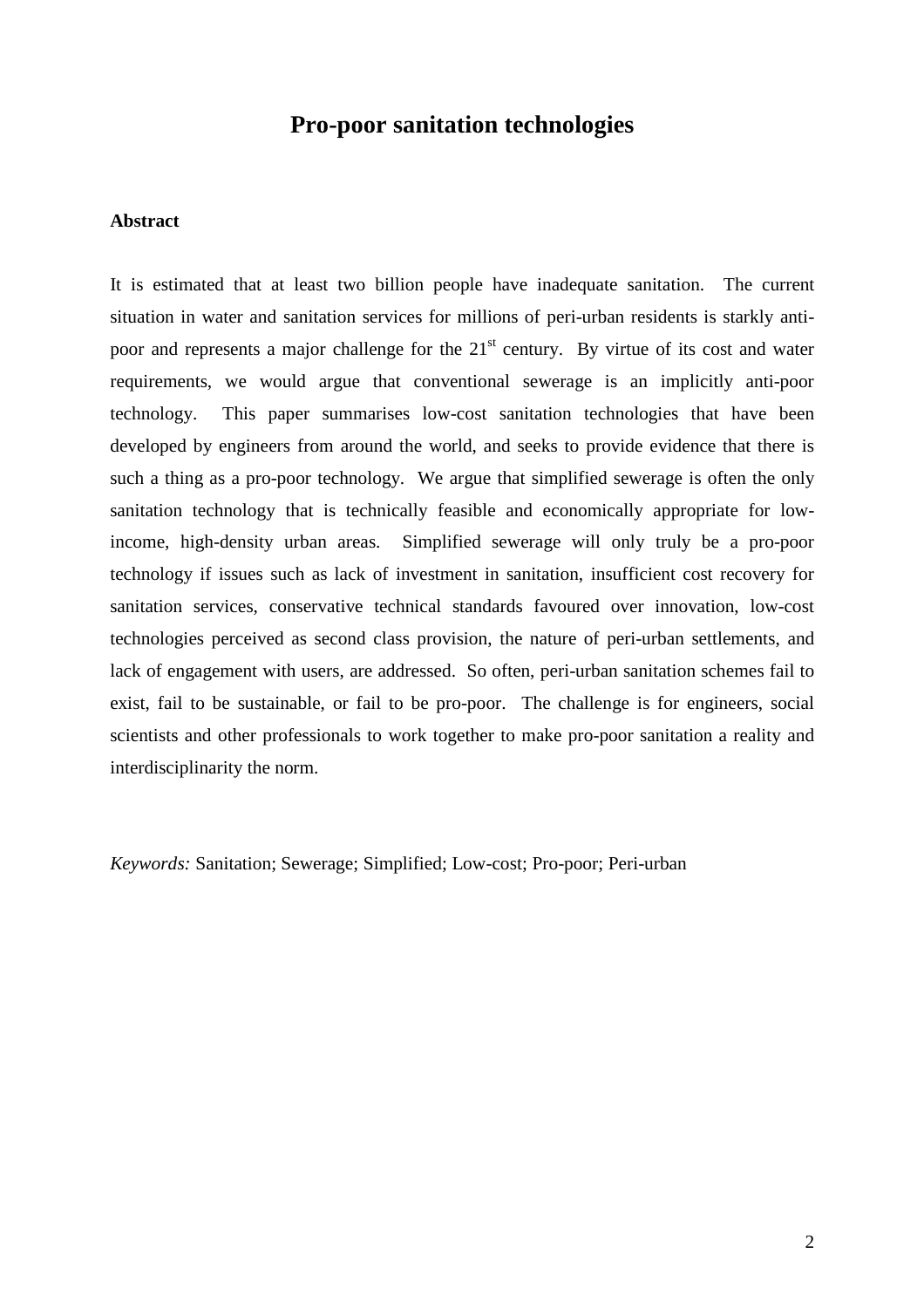# **Pro-poor sanitation technologies**

#### **1 Introduction**

Over two million people, most of them children, die each year from diseases associated with lack of access to safe drinking water, inadequate sanitation and poor hygiene (WHO and UNICEF, 2000). The number of deaths is equivalent to a terrorist attack *every day* on the scale of the '9/11' attack on the World Trade Centre in New York in 2001. At the closing plenary session of the Water and Poverty Theme of the Third World Water Forum in Kyoto in March 2003, the president of the Asian Development Bank, referring to the outbreak of war in Iraq, said "We should not, however, forget the reality of people in slum and rural communities in many parts of the world who wage a daily war at their level to obtain enough fresh water to give hope to their families" (ADB, 2003).

While there has historically been much emphasis on water quality, it has been shown by numerous epidemiological studies that water quantity, sanitation and hygiene education are just as important, if not more important, in reducing diarrhoeal and other water-related diseases (Esrey et al., 1991). It is estimated that at least one billion people lack access to safe water, while over two billion people have inadequate sanitation (WHO and UNICEF, 2000). The United Nations Millennium Declaration adopted in September 2000 was a statement from the world's governments and international agencies that they are committed to a number of Millennium Development Goals. One of these goals is to halve the number of people without adequate water supplies and sanitation by the end of 2015.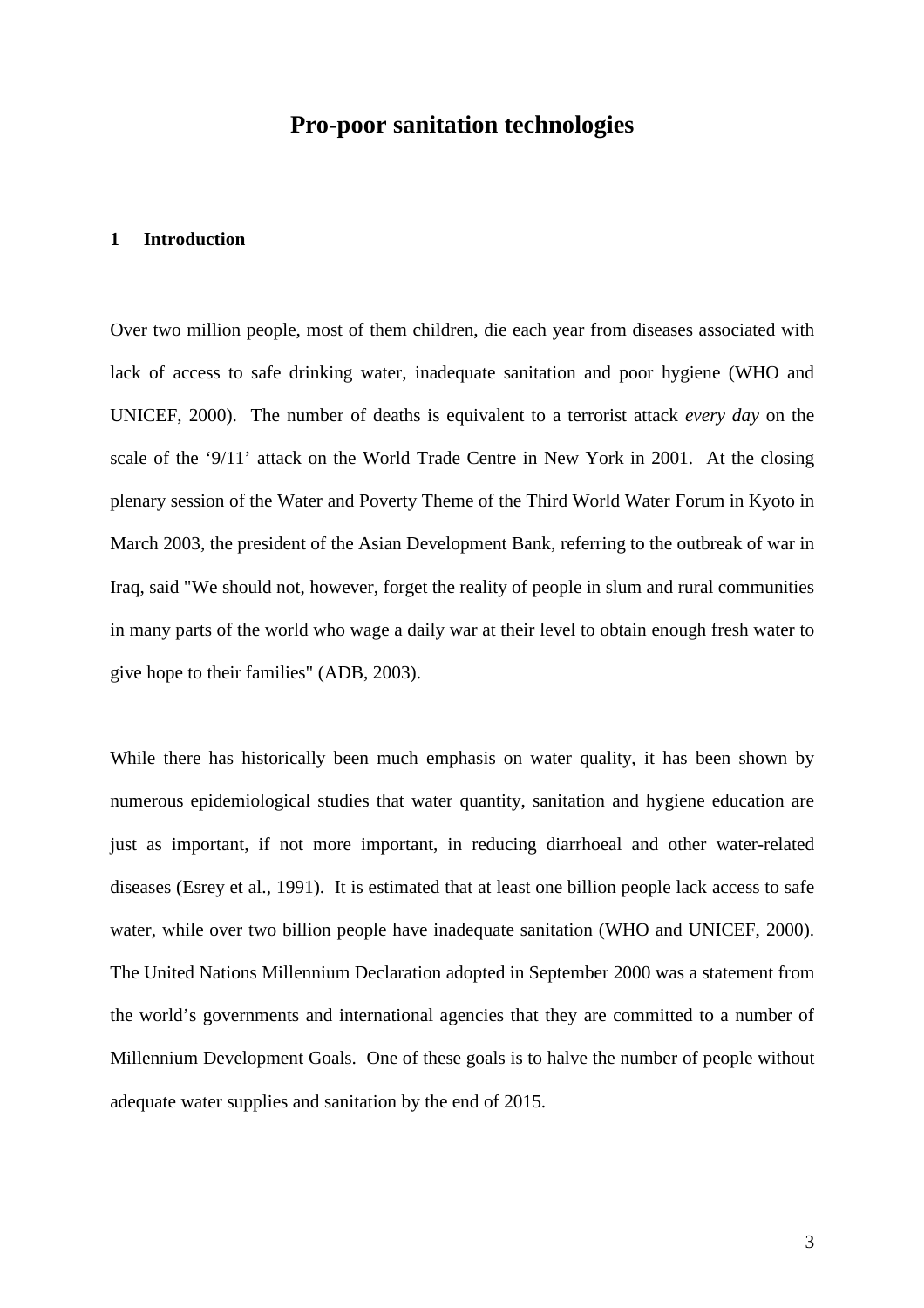The twin phenomena of rapid population growth and rapid urbanisation (really, periurbanisation) have ignited an urban demographic explosion in developing countries (Black and Sutila, 1994). Most of the current growth of cities in developing countries is concentrated in peri-urban areas, which are low-income, high-density, and often informal or illegal settlements. Narrow streets and irregular layouts are typical, and they are often located on the worst urban lands (rocky, hilly, unstable, flood-prone and on the outskirts of cities). The installation and operation of any sanitation system can be difficult in these circumstances.

The peri-urban areas generally receive disproportionately inadequate sanitation and other services, while better off residents in the formal sectors of cities receive reasonable levels of service often at subsidised rates. The current situation in water and sanitation services for millions of peri-urban residents is therefore extremely anti-poor and represents a major challenge for the  $21<sup>st</sup>$  century.

Human waste is the major cause of disease transmission. Slum dwellers are often surrounded by human excreta in open drains and streets. In high-density peri-urban settlements the potential spread of diseases amongst the population is much greater, and therefore the importance of adequate sanitation even more crucial than in rural areas.

This paper summarises low-cost sanitation technologies that have been developed by engineers from around the world, and seeks to provide evidence that there is such a thing as a pro-poor technology. Several low-cost on-site sanitation technologies are outlined in Section 2. While these can be highly appropriate in low-density settlements, the focus of most of the discussion in this paper and Special Issue is on high-density urban areas, where sewerage is usually more appropriate. Conventional sewerage is therefore a consideration, but we would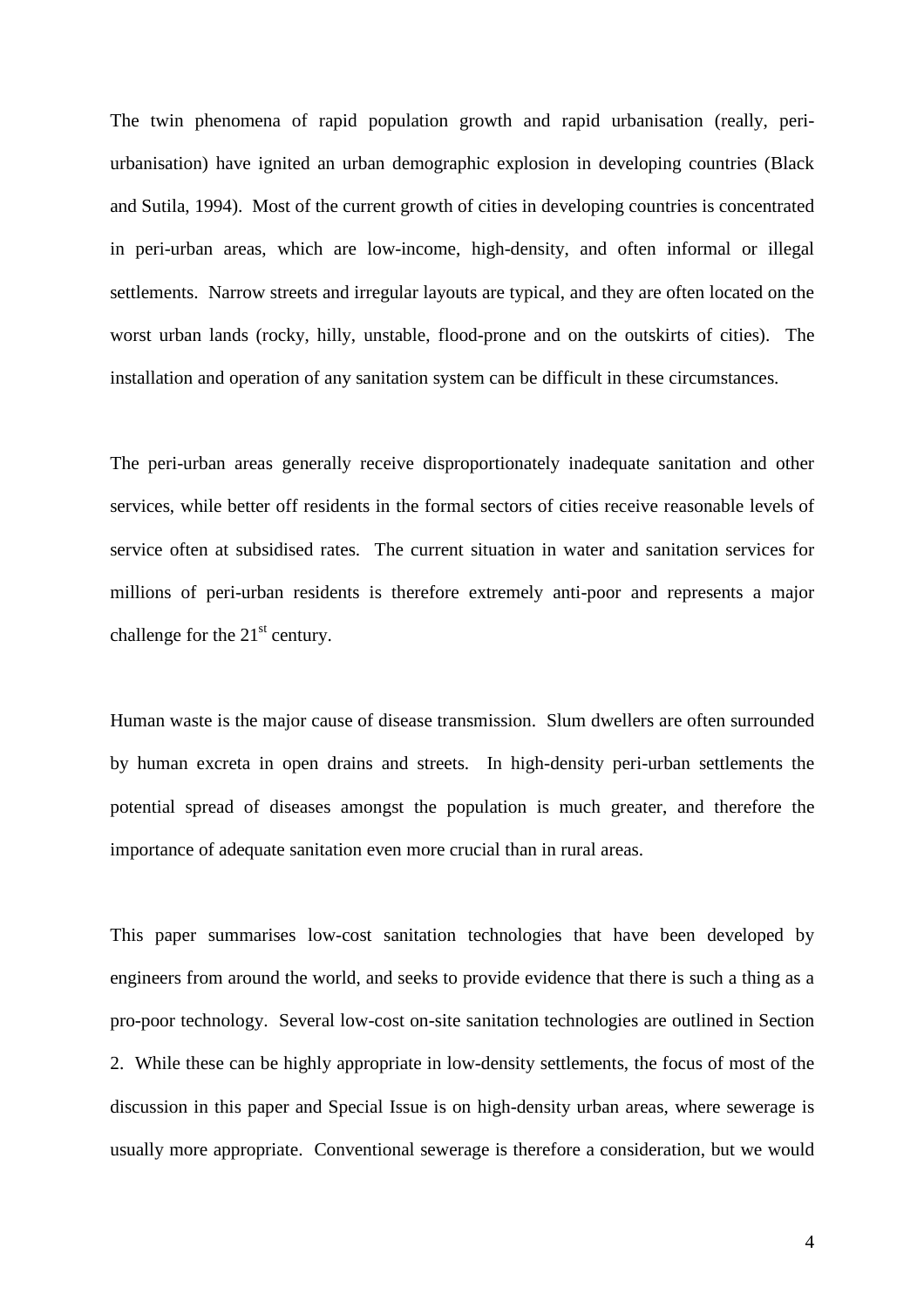argue that by virtue of its cost and water requirements, it is an implicitly anti-poor technology. We argue in Section 3 that simplified sewerage is often the only sanitation technology that is technically feasible and economically appropriate for low-income, high-density peri-urban areas. In an appeal to interdisciplinarity, Section 4 highlights several reasons why peri-urban sanitation schemes fail to exist, fail to be sustainable, or fail to be pro-poor; and challenges engineers, social scientists and other professionals to work together to overcome them.

### **2 On-site sanitation technologies**

On-site sanitation technologies such as pit latrines and pour-flush toilets are often the cheapest and most appropriate form of sanitation in rural areas and in urban areas with low population densities and low incomes. On-site sanitation technologies can provide the same health benefits and user convenience as cistern-flushed toilets and conventional sewerage (Kalbermatten et al., 1982).

Box 1: What are simple pit latrines, VIP latrines and pour-flush toilets?<sup>1</sup>

A simple pit latrine consists of a seat or squatting hole over a pit, in which the human waste collects. A ventilated improved pit (VIP) latrine has the addition of a screened vent pipe which extends from the pit to eliminate odours and flies. A pour-flush toilet is similar to a cistern-flush toilet but with a shallower U-bend so that the toilet can be flushed by manually pouring a small amount (2−3 litres) of water into the toilet pan. For on-site disposal, the toilet is connected to a pit. For all these toilet types, the pit is normally designed so that liquids disperse into the surrounding soil, while the solids accumulate and decompose over time, and can be safely removed after a few years for disposal or re-use on agricultural land.

 $\overline{a}$ 

<sup>&</sup>lt;sup>1</sup> Described in detail by Mara (1996).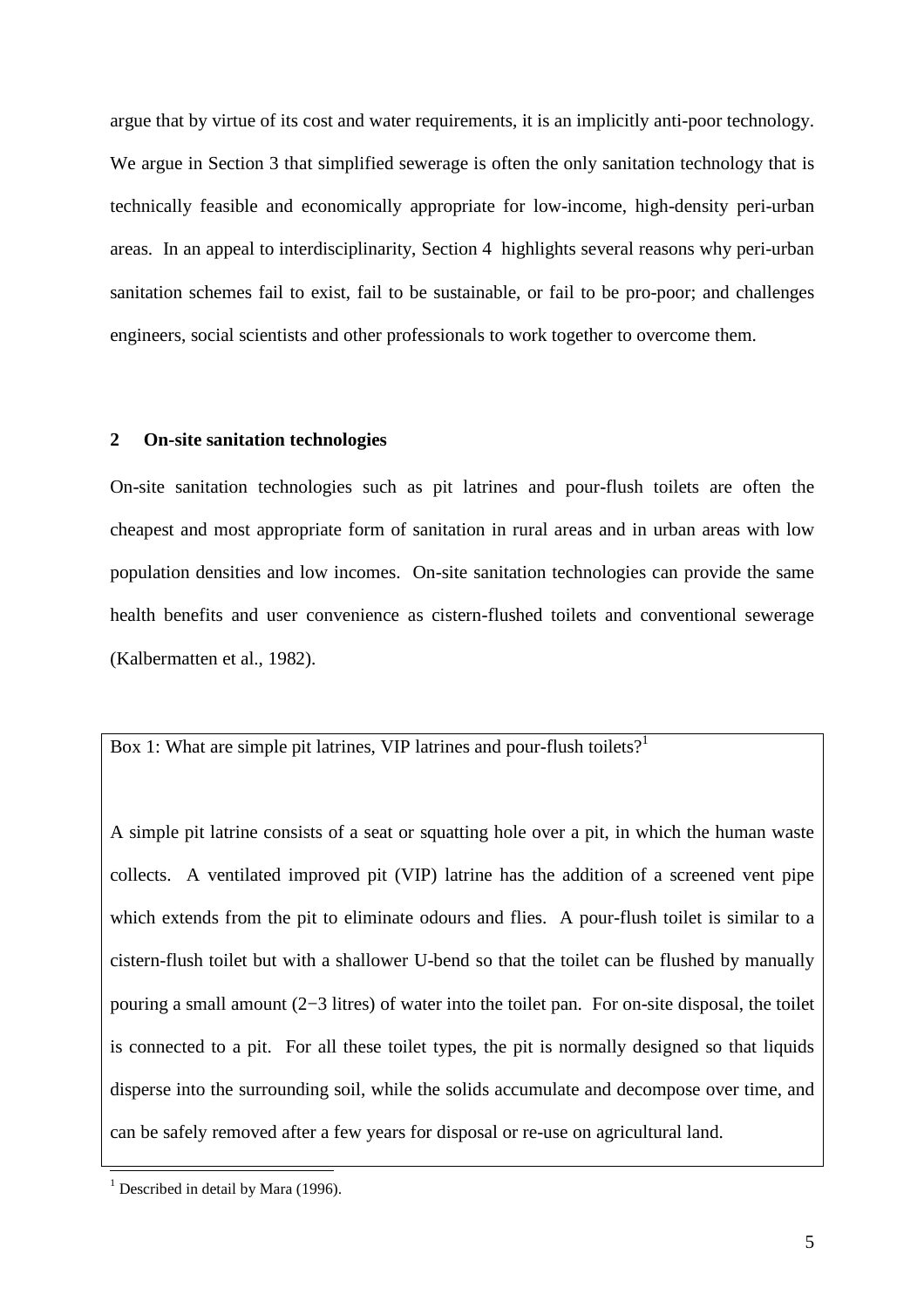In peri-urban areas, the ground conditions often make on-site sanitation infeasible, with poor drainage and risk of contaminating drinking water sources. High population densities result in a high liquid load, and lack of space for pits, making sewerage the better option. In Indonesia for example, regulations classify areas with over 250 people per hectare as densely populated and prohibit on-site sanitation (Fang, 1999). Even in peri-urban areas with relatively low density populations, uncontrolled urbanisation can rapidly make them high density.

## **3 Simplified sewerage**

Conventional sewerage has been a standard method of removing human waste from the urban living environment in developed countries since the  $19<sup>th</sup>$  century. It is also considered by many engineers and planners as the only sanitation technology for developing country cities but, by virtue of its cost and water requirements, we would argue that it is unaffordable and inappropriate for low-income communities. To work effectively, the system requires a reliable multiple-tap in-house water supply. Poor peri-urban users are most unlikely to have access to, or be able to afford, this high level of water supply, let alone afford to pay for the construction and maintenance of the sewerage system itself. Conventional sewerage is simply not an option for low-income urban communities. Simplified sewerage is a lower cost alternative that is particularly appropriate for high-density settlements.

Box 2: What is simplified sewerage?<sup>2</sup>

 2 Described in detail by Mara (1996)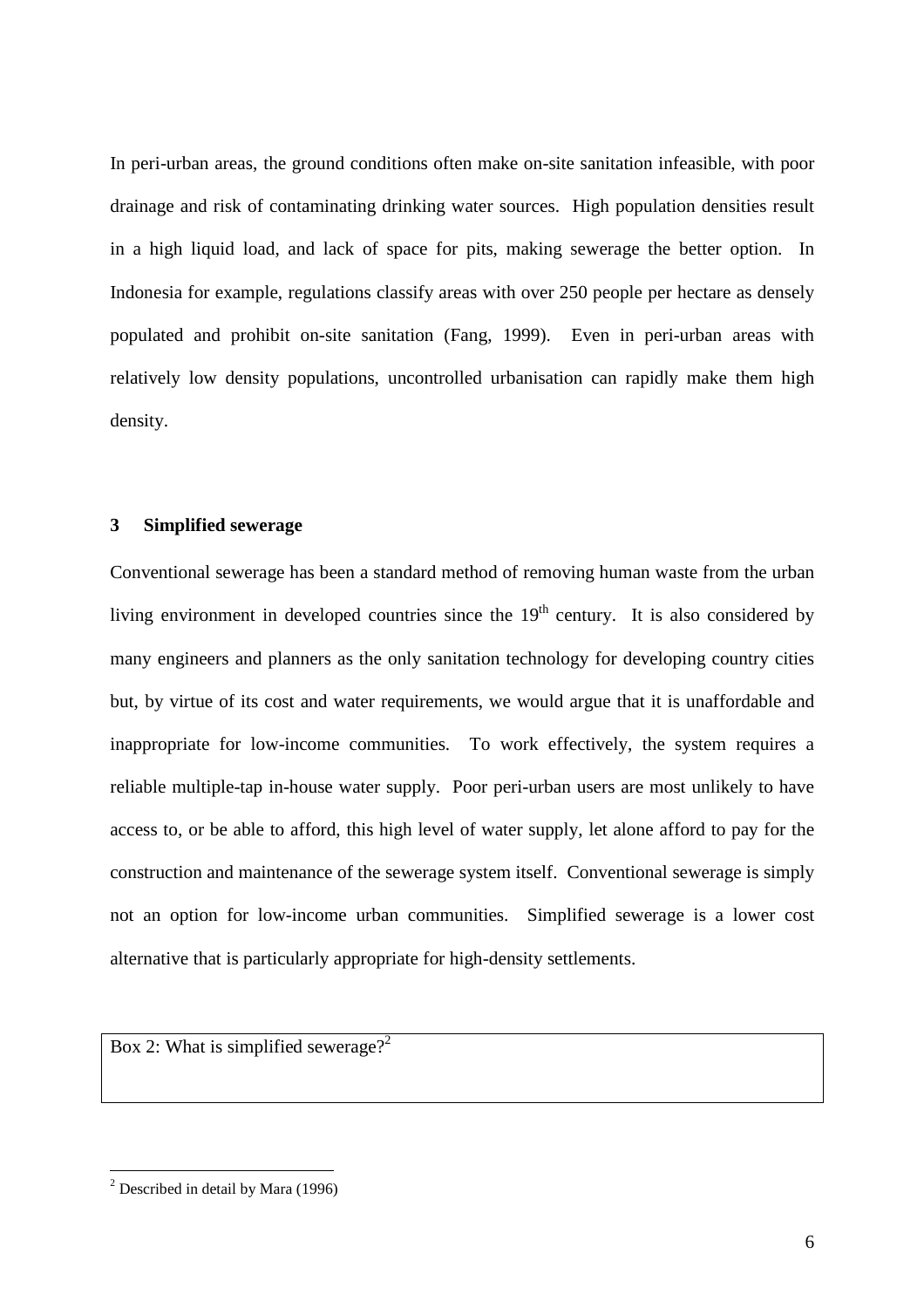Sewerage is a network of pipes that takes domestic sewage away to be treated or disposed of elsewhere. For conventional sewerage, conservative values of minimum pipe diameters, gradients and depths have accrued in codes of design practice over the last hundred years or so. In simplified sewerage (also known as condominial sewerage in some cases), the conservative design codes are relaxed in order to reduce the pipe diameters, gradients and depths, while maintaining sound physical design principles.

The wastewater volume per household assumed in design can be reduced significantly where it is evident that households have limited water supply. Even so, in a high-density area, the resulting sewage flows are high. Even in the highest parts of the network where the flow is intermittent, solids are gradually moved along the pipes each time there is a flush of flow. This transport process is more efficient in smaller diameter pipes.

Vitrified clay or PVC pipes can be used, with simple joints and minimal leakage. Simple pipe junctions and cleanout and inspection units are used in place of manholes. The simplified sewer network is very flexible, with pipes often laid inside a housing block, in the front garden, or under the pavement, rather than in the centre of the road as with conventional sewerage. This results in considerably less disruption to existing structures, and cost savings in excavation, backfill materials and pipe quality. Since simplified sewer networks are flexible in layout, they are appropriate for existing yet dynamic unplanned peri-urban settlements, and equally appropriate for new housing estates with more regular layouts.

### *3.1 Relative cost of simplified sewerage*

Average construction costs of sanitation technologies are given in Table 1. These values can vary widely and should be treated with caution. Costs are always site specific depending on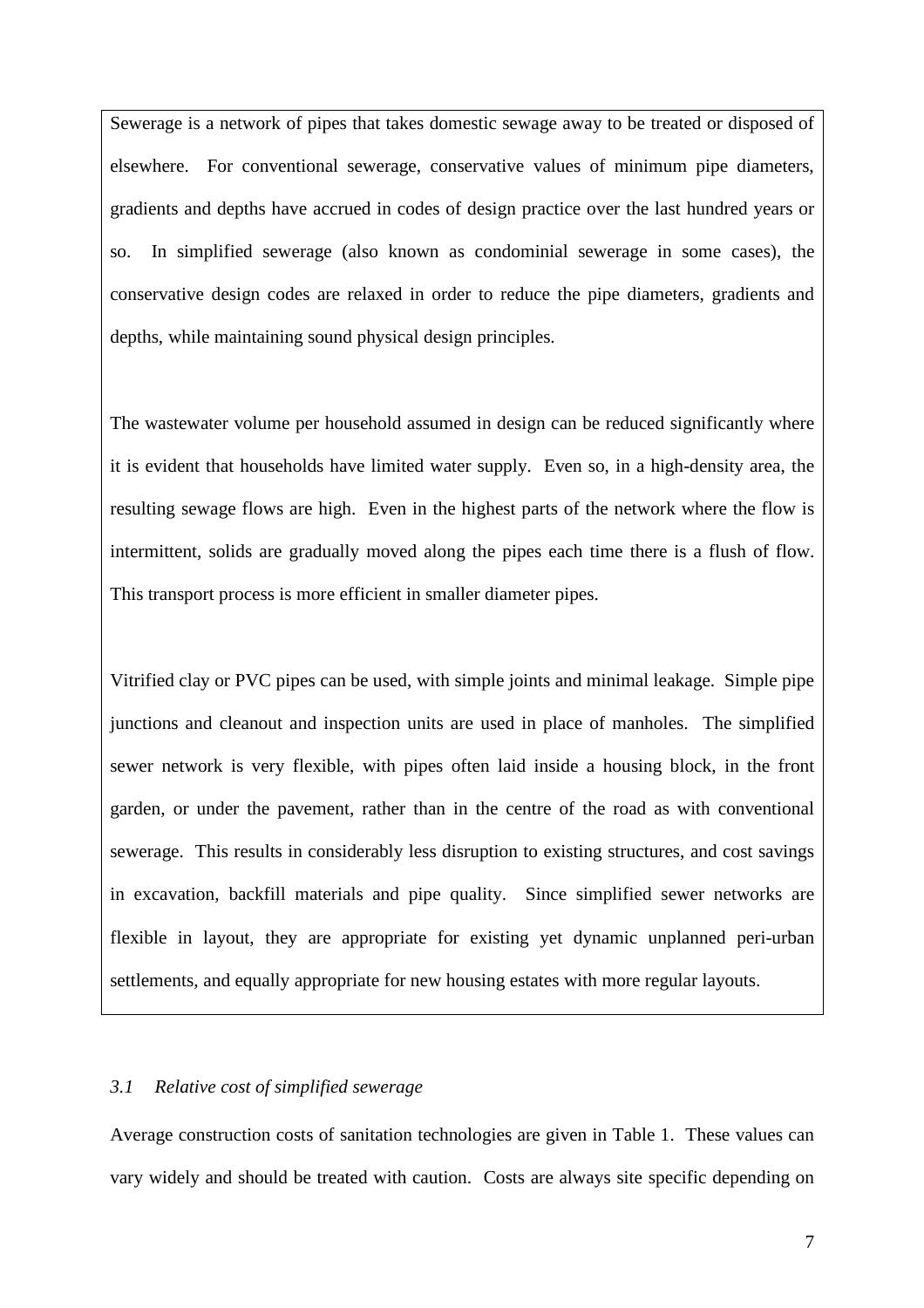topography, housing layout, customer choice, materials used and population density. However, on-site sanitation and simplified sewerage are invariably cheaper than conventional sewerage. The construction cost of conventional sewerage in northeast Brazil was reported to be US\$1500 per household (Watson, 1995), and the projected cost of conventional sewerage for a rural sanitation project in Jordan in 1997 was US\$2200 per household (Bakir, 2001). The cost of installing simplified sewerage in 1984 to Christy Nagar, Pakistan, was reported to be only US\$45 per household, including household pour-flush toilets, fittings, sewers and a basic level of sewage treatment (Watson, 1995). In Colombo, Sri Lanka, similar services were provided for US\$60 per household, while in early trials in Natal, northeast Brazil, total capital costs were US\$325 per household (Sinnatamby, 1990): operation and maintenance costs in this area were US\$0.21 per household per month (Watson, 1995).

For peri-urban areas, economies of scale can make simplified sewerage cheaper than even onsite sanitation technologies. Research in Natal, northeast Brazil, found that simplified sewerage was cheaper than on-site systems (in terms of total annual costs per household) at population densities greater than ~160 people per hectare (Sinnatamby, 1983).

### Box 3: Brazil - the home of simplified sewerage

Simplified sewerage is most widely used in Brazil, where it was first developed by José Carlos de Melo, consultant to CAERN (the water and sewerage company of the state of Rio Grande do Norte) and Professor Cicero Onofre de Andrade Neto of the Federal University of Rio Grande do Norte. It was field-tested in the low-income areas of Rocas and Santos Reis in Natal in the early 1980s. CAESB, the water and sewerage company of Brasília, started implementing simplified sewerage in poor areas in 1991 and it now considers simplified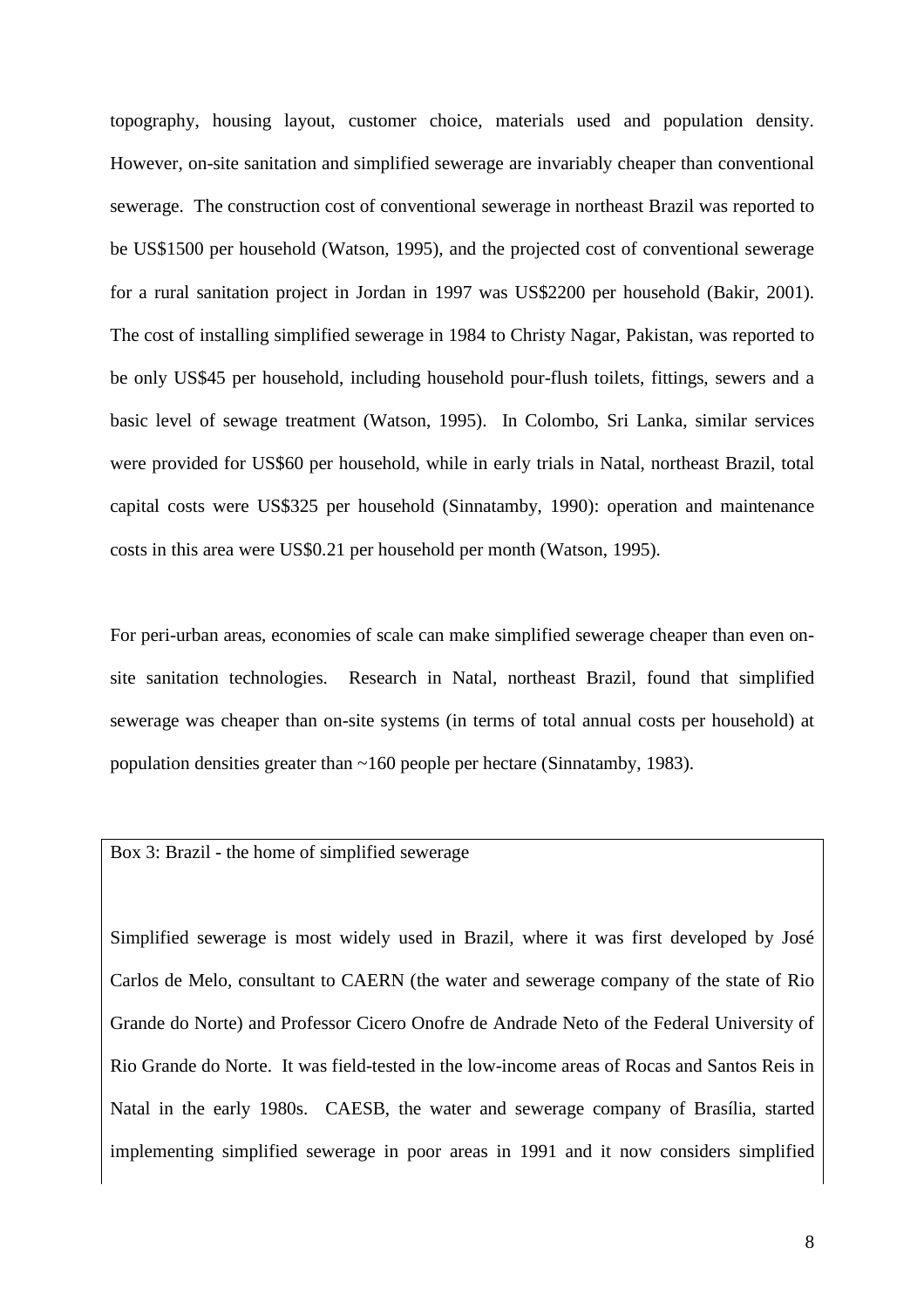sewerage as its standard solution for rich and poor areas alike. It currently has over 1200 km of simplified sewers. In a survey of simplified sewerage systems in seven Brazilian cities, around half of the systems performed as well as conventional sewerage, but cost between a third and a quarter of the price (Watson, 1995). Where community consultation was sufficient, connection rates observed were 95 to 98 percent of the intended beneficiary populations.

Simplified sewerage is now common elsewhere in Latin America (e.g. Colombia, Peru and Bolivia; Bakalian et al., 1994).

## *3.2 Community participation*

A key feature we have found in some of the most successful simplified sewerage systems has been community participation, at all stages. The local sewerage authority has engaged with residents from the start regarding the choice of system. Householders can be responsible for unblocking the length of sewer laid in their own plots. Simplified sewerage can be introduced gradually to a community block by block, such that a relatively small number of householders need to be on board initially for a demonstration project, and others can join once they can see that the system has proved to be successful. Low cost and community involvement help to ensure, even in low-income settlements, that a high proportion of households are connected to the system. The community based approach to sanitation has been shown to be effective on a large scale, for example in Brazil (Katakura and Bakalian, 1998), Indonesia (Banes et al., 1996), and Pakistan (Sinnatamby, 1990).

Box 4: The Orangi Pilot Project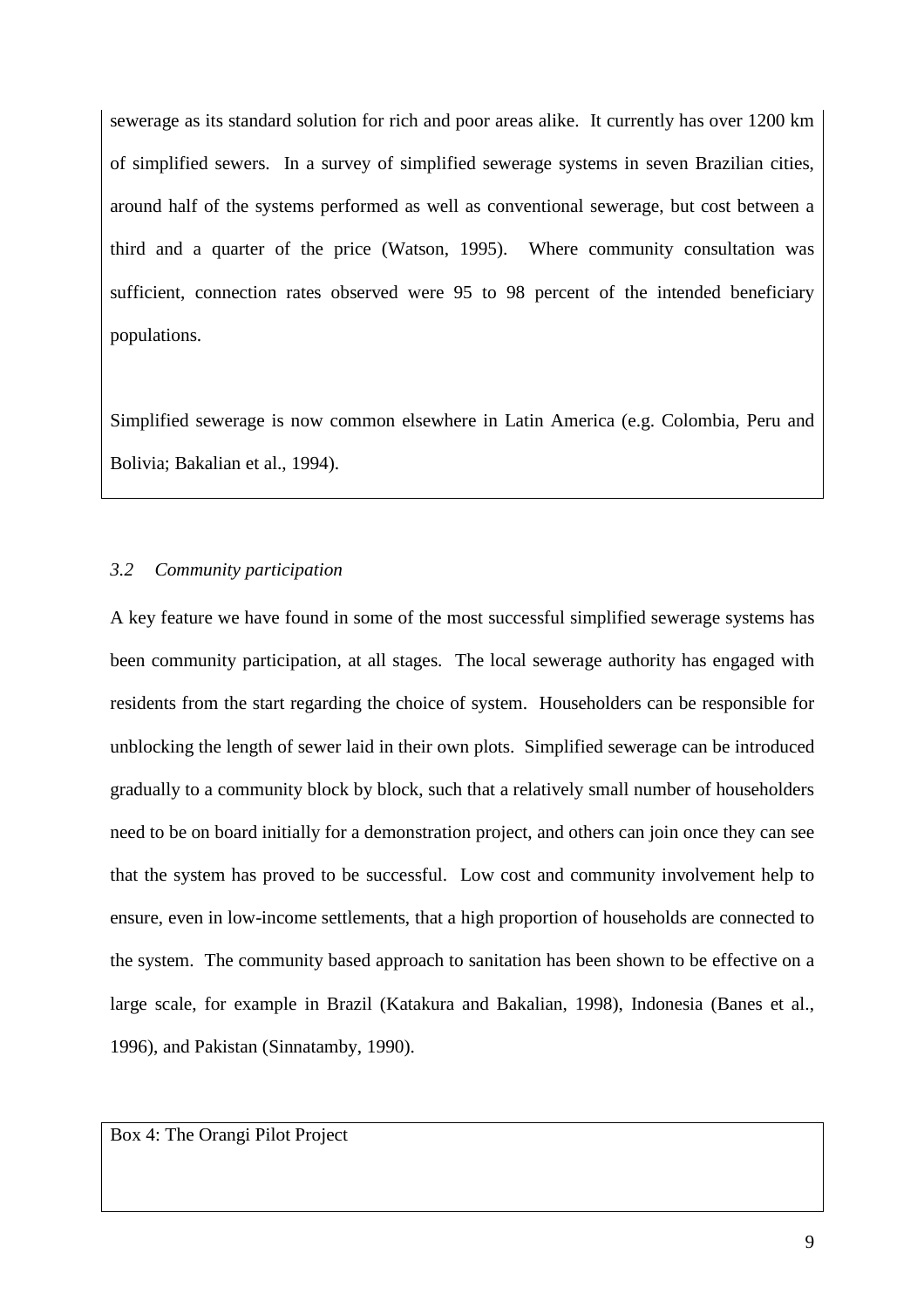Simplified sewerage was introduced to Pakistan in 1984 in Christy Nagar, in Orangi, the largest squatter settlement in Karachi, and in Pakistan (Watson, 1995). Thanks to flexible layout options, the system reached customers living in high density irregular settlement that have historically been excluded from sanitation services. Five years after construction, the system was reported to be still working well. The project was extended across Orangi, and eventually became the NGO Orangi Pilot Project (OPP). It mobilised extensive community involvement to extend simplified sewerage to some 750,000 poor people (Sinnatamby, 1990). The OPP helped fifteen percent of residents to build their sewers, while a further 25 percent learnt from their neighbours to build sewers for themselves, demonstrating the incremental growth of people's demands as the benefits of the sanitation technology were realised. The programme is now being replicated in 49 other settlements in Karachi and in eight other cities in Pakistan by local NGOs, community-based organisations (CBOs) and local governments. The OPP approach has also become very influential in policy circles internationally.

Simplified sewerage is becoming increasingly common across Asia (Tayler, 1996).

In other cases, the choice of technology, level of service and tariff has been set by the regulator, but the system can still benefit from community involvement. Aguas del Illimani's 1997 takeover of the water and sewerage services for La Paz and El Alto in Bolivia is discussed in detail by other papers in this Special Issue (e.g. Laurie and Crespo). The company chose to implement simplified sewerage as a more affordable option than conventional sewerage and have encouraged uptake by offering US\$50 reductions of the US\$180 connection fees in exchange for labour during construction (Komives, 2001). Where communities provide labour for simplified sewerage, laying small diameter pipes at fairly flat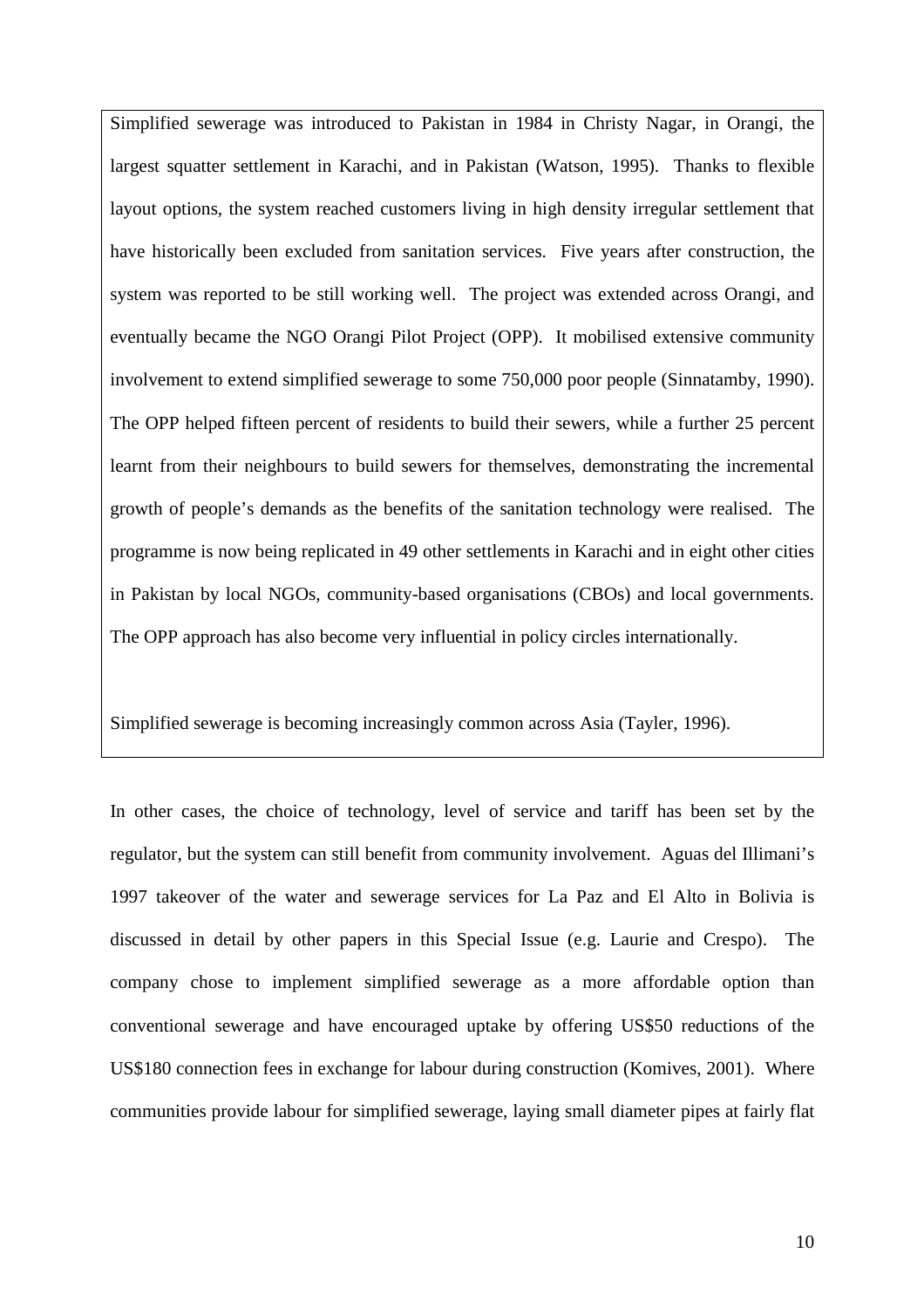gradients requires good quality construction materials and careful construction techniques, so proper training and supervision is required.

#### **4 Barriers to pro-poor sanitation technologies**

Simplified sewerage has proved to be a successful pro-poor sanitation technology in many cases throughout the world. However, we regret that the technology is not fully exploited, and some 2.4 billion poor people still live without adequate sanitation. Time after time, periurban sanitation schemes fail to exist, fail to be sustainable, or fail to be pro-poor. While other papers in this Special Issue address wider issues relevant to the pro-poor water debate, such as globalisation and privatisation, in the following sections we discuss some of the barriers specific to pro-poor sanitation that we believe engineers in particular should recognise and can contribute to overcoming.

#### *4.1 Lack of investment in sanitation*

Despite the huge impact of lack of sanitation on the world population, sanitation is often given low priority at international, state and local levels.

Total investment in Africa, Asia, Latin America and the Caribbean in water supply was estimated over 1990−2000 at US\$ 12.6 billions per year, whereas the estimate for sanitation was only US\$ 3.1 billions per year (WHO and UNICEF, 2000). Sanitation projects are often less favoured by politicians than high-prestige projects such as airports and dams. For the same reasons, within the sanitation sector, high-cost conventional sewerage is often favoured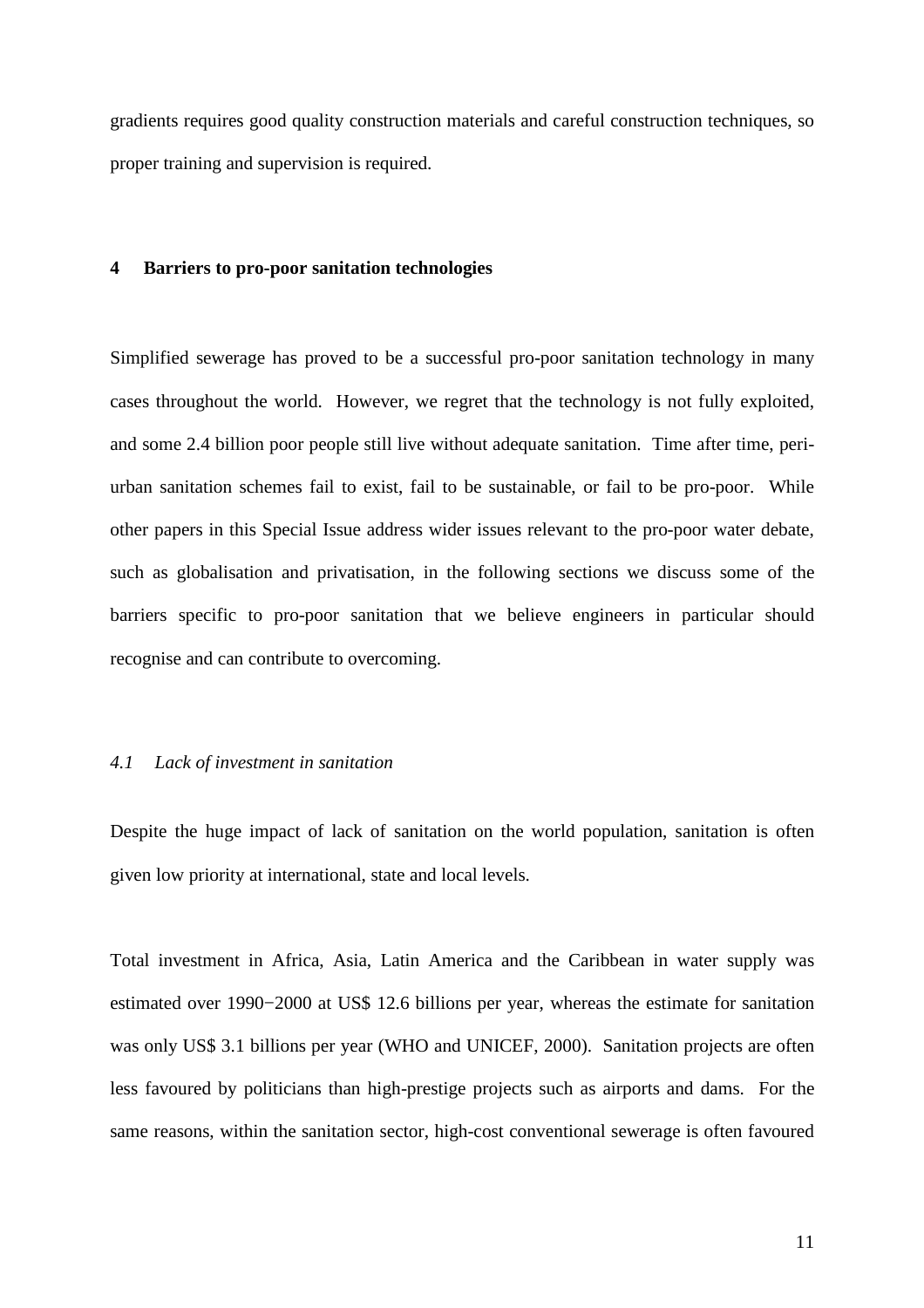over low-cost sanitation. Despite evidence to the contrary, the perceived benefits of sanitation are thought to provide a low return on investment compared to water projects.

In large urban areas, it is generally accepted that the incremental cost of collecting and treating sewage is 1.5 to 3 times the incremental cost of treating and supplying water (TWUWS, 1996). Similarly, on-site sanitation such as pit latrines typically cost double the water supply equivalent such as a public standpost (Cairncross, 1992). Yet, out of eleven World Bank-funded (US\$ 4−240 million) water and sanitation projects in Asia and Africa from 1983 to 1993 (reviewed by Fang, 1999), eight of them devoted less than ten per cent of the total investment to sanitation.

At the local level, for households with little or no income and poor living conditions, sanitation is likely to be lower in priority than the need for food, water and shelter. For communities that are willing and able to pay for sanitation systems in the long term, it is often difficult to obtain the initial capital required without access to suitable banking institutions. However, there are micro-credit schemes or micro-finance initiatives (MFIs) which offer small loans to the very poor without prohibitively high rates of interest. They have tended to support small-scale enterprise, but are increasingly used for housing improvements, including sanitation provision. Saywell (not dated) noted micro-credit schemes used for sanitation over the 1990s in Lesotho, Honduras, Indonesia, Ghana, South Africa, India and Pakistan.

Engineers in particular can play a role in designing low-cost sanitation technologies, and working in a truly interdisciplinary way with social scientists and other professionals in order to maximise the success rate of sanitation programmes. In addition, engineers and engineering academics should take advantage of the dissemination and lobbying skills of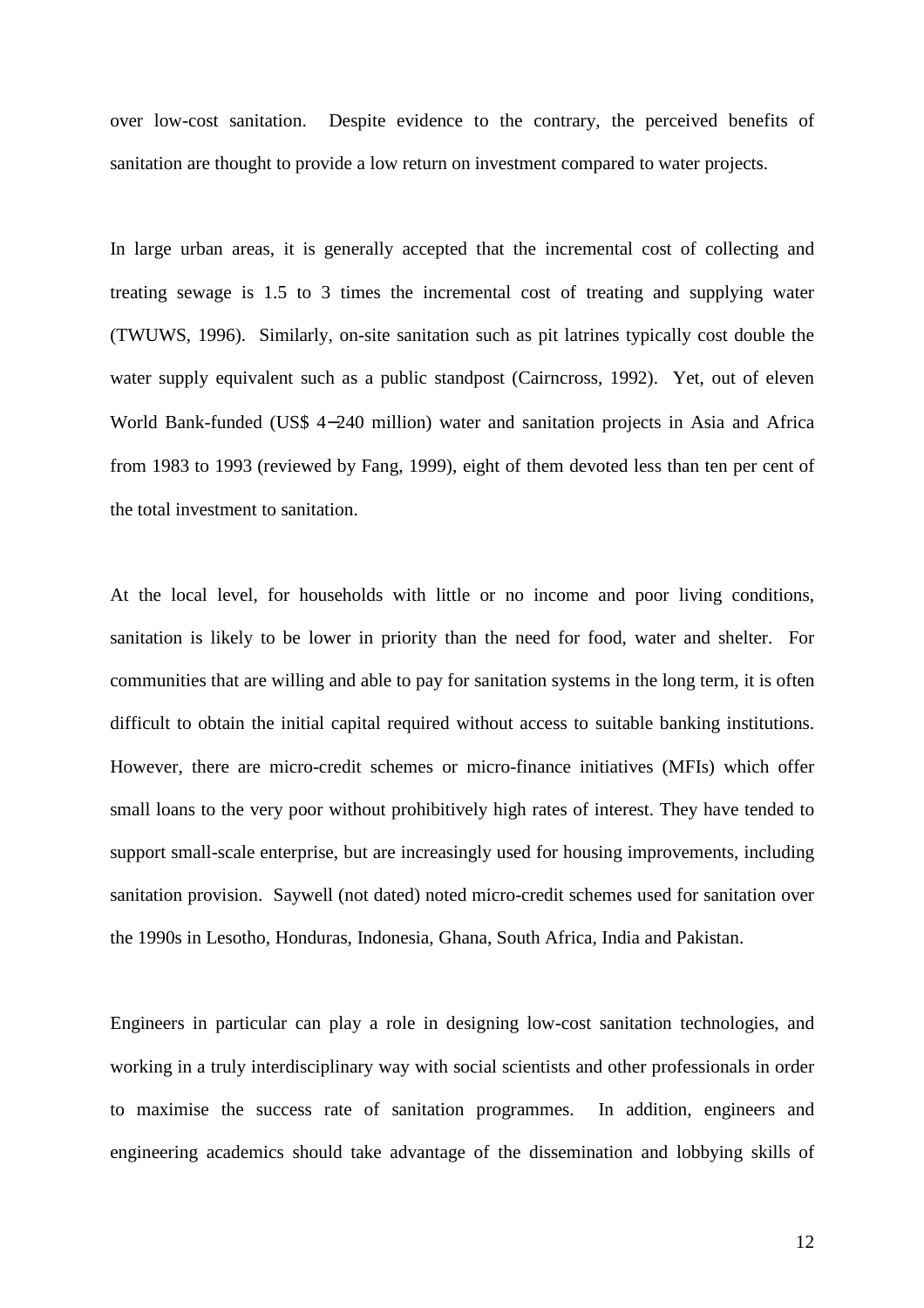other professionals to best promote the view, from community to international level, that investment in pro-poor sanitation is 'value for money'.

### *4.2 Insufficient cost recovery for sanitation services*

In 2002 the UN Committee on Economic, Social and Cultural Rights adopted a new right to water, which entitles everyone to sufficient, safe, acceptable, physically accessible and affordable water, without discrimination and equally for men and women. While we acknowledge that the UN statement is highly significant and long overdue, we suggest that it is counterproductive to interpret it as meaning "water services should be free". More than half of the countries in Africa, Asia, Latin America and the Caribbean charge an urban water tariff that is less than the unit cost of production of the water, and sewerage tariffs are even lower (WHO and UNICEF, 2000). The fact that tariffs do not cover the full cost of services frequently causes existing services to be unsustainable, because of lack of money for essential maintenance, and prevents investment in extension of services to the poor.

A simplified sewerage project in South Africa was started in 1999 by Durban Metro Water in partnership with Lyonnaise des Eaux. The project began well, with bathrooms and sewers provided to a new housing area with predominantly poor black residents. However, further uptake by residents was stalled by election promises that water would be free for all, which the residents took to mean that connection charges should be waived. This created a deadlock with required political intervention (Brocklehurst, 2001).

The urban poor are numerous and often willing to pay for basic services including sanitation, provided the services are worth paying for (Whittington et al., 1992). Indeed the urban poor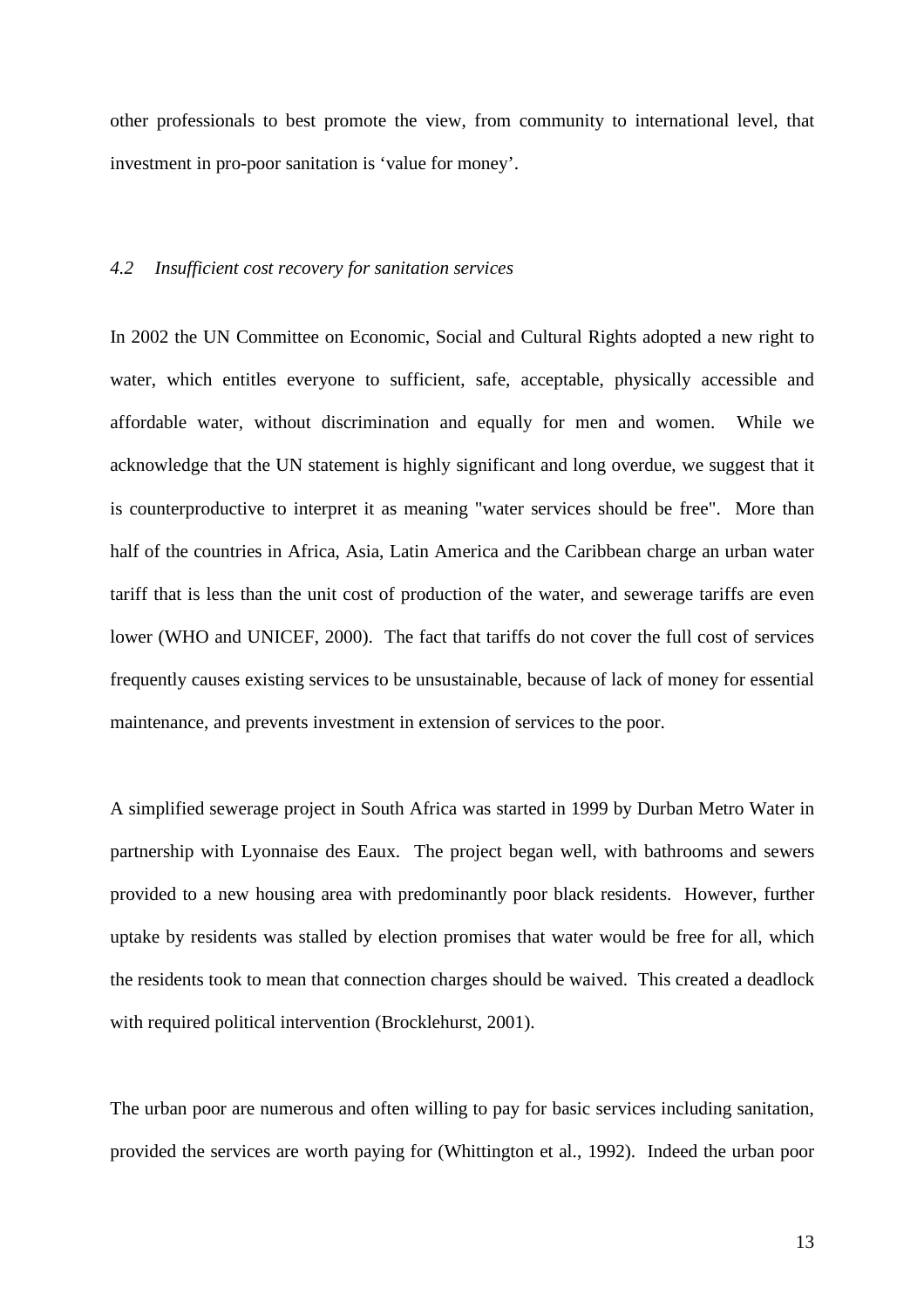may be viewed as a large, growing and mainly untapped market. Cairncross (1992) reported that low income groups typically spend 2−3% of their income on sanitation, although their willingness to pay is clearly influenced by their current sanitation situation. Notwithstanding their willingness to pay, the actual incomes of the urban poor are by definition modest. Consequently, if services are to be extended to the poor, costs are to be recovered and subsidies reduced or even eliminated, the technologies employed must be inexpensive, the tariffs affordable, and initial connection fees not prohibitive.

Financing plans, subsidized interest rates and micro-credit offered by Aguas del Illimani and NGOs have helped simplified sewerage services in La Paz and El Alto to be extended to the poor (Komives, 2001).

## *4.3 Conservative technical standards favoured over innovation*

Many engineers and politicians stick to established technical standards and lack engineering insight and innovation. Design codes for conventional sewerage stipulate minimum pipe diameters, gradients and depths that are unnecessarily conservative and expensive. A few innovative Brazilian engineers introduced simplified sewerage using smaller pipe diameters, gradients and depths, and proved it to be a viable alternative; it has now been successfully adopted into mainstream Brazilian sanitary engineering design codes. In Bolivia, the regulator approved the transgression of traditional sewerage standards to allow a pilot project of simplified sewerage to 10,000 households (Komives, 2001). In 2003, the Bolivian Institute for Technical Norms and Standards followed in the footsteps of the Brazilians, approving new technical standards and by-laws for the design and construction of low-cost sewerage systems.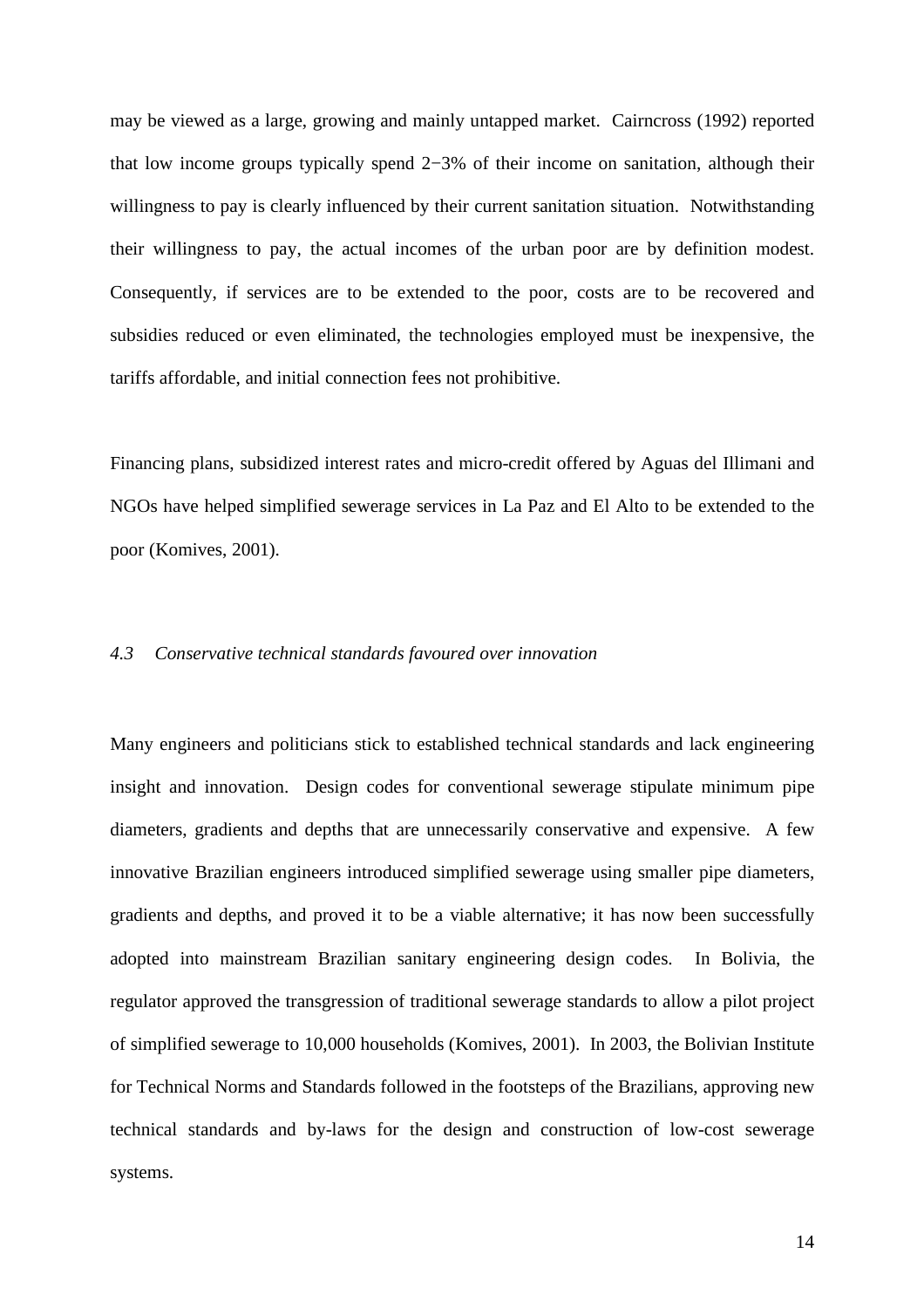For the Durban Metro Water simplified sewerage project in South Africa (Brocklehurst, 2001), the participants knew that for the project to proceed, they would have to transgress the law. Simplified sewers did not comply with the National Building Regulations, but Durban Metro Water and its partner Lyonnaise des Eaux accepted the risks for this pilot project. For such pro-poor sanitation technologies to be more widely adopted across South Africa, changes in the law or national building and sewerage codes need to be instigated.

We fear that many other countries may be slower to benefit from this pro-poor technology due to the reluctance of conservative-minded professionals to depart from established practice.

## *4.4 Low-cost technologies perceived as second class provision*

Low-cost options are often viewed by lobbyists, who influence users, as second class, in that the poor deserve the same standards as provided for the affluent and developed countries. Engineers, planners and lobbyists have therefore traditionally been well-meaning proponents of conventional sewerage, but its expense is far beyond the reach of the poor.

In post-apartheid South Africa, conventional sewerage was the norm for historically white areas and formal townships, so there are expectations that this should be extended to informal settlements, despite its cost and the resulting pressure on water supplies (Beall et al., 2000). Political imperatives and popular expectations can prevent the most appropriate technology from being used. According to Bakir (2001), centralised and conventional wastewater systems are the preferred choice of planners and decision-makers in the Middle East and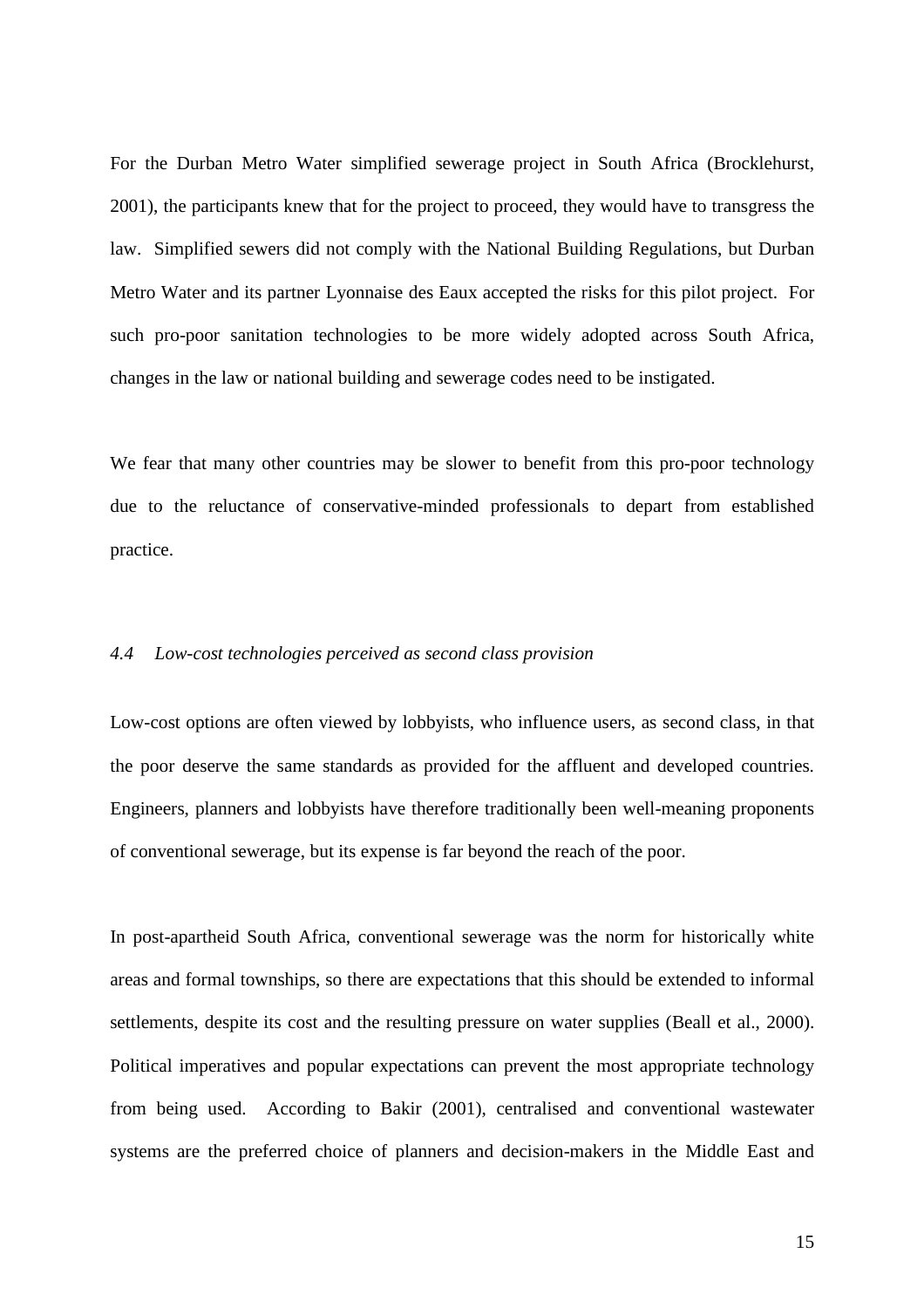North Africa (MENA), despite the high cost and water scarcity in the region. This is a major constraint to expanding sanitation coverage, and we support Bakir's call for a paradigm shift towards decentralised systems and technologies such as on-site sanitation and low-cost sewerage.

Pro-poor sanitation technologies do not need to be either second class or anti-rich. Simplified sewerage, for example, can be a cost-effective and desirable option even for the affluent, and has been installed in affluent areas such as Lago Sul in Brasília (Mara, 2002), rural New Hampshire, USA (Watson, 1995), and in Europe (e.g. Greece; Alexiou et al., 1996). Even wealthy residents appreciate cost savings and, for the service providers, using lower cost technologies to serve affluent areas can allow more funds to be directed to extending services to the poor.

#### *4.5 Dynamic and illegal settlements*

Due to the high density and dynamic nature of informal settlements, mapping required for sewerage can be a challenge. A short design period is prudent given the uncertainties of future land use patterns. This approach also reduces the initial capital requirements for the system and reduces the maintenance difficulties associated with low flows.

To discourage illegal settlements, governments may stipulate that water and sewerage connections can only be provided for households with registered legal title to their land. Aguas del Illimani was subject to this restriction by Bolivian regulations, and found this to be in direct conflict with their contractual requirements to extend services to all areas (Komives, 2001). Where plots of land are owned by the householders, sewers laid in freehold land can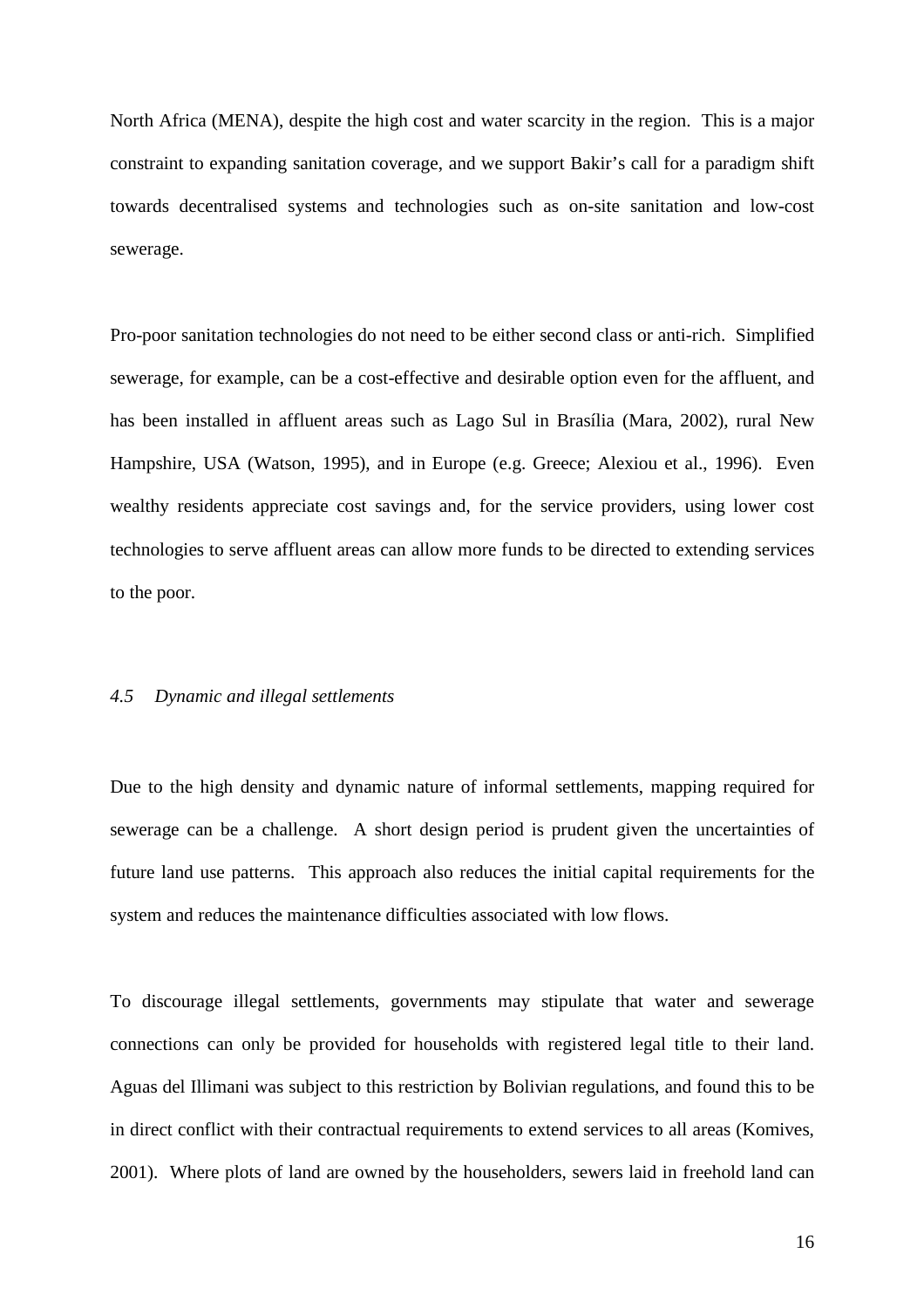present problems for sanitation authorities in future when land changes hands. In a simplified sewerage project in South Africa, this potential problem was overlooked in the interests of getting a pilot project off the ground (Brocklehurst, 2001).

#### *4.6 Lack of engagement with users*

Many municipal authorities and their professional representatives have little understanding of the needs and wishes of the poor communities under their jurisdiction. If peri-urban settlements are viewed as illegal, there is no responsibility to provide and residents are not consulted. The poor are often not respected as clients deserving a service or a choice. If residents are not consulted or given choices, and there is inadequate education or hygiene promotion, there will be little incentive on the part of users to pay for, use or maintain sanitation facilities.

Despite significant successes, some simplified sewerage systems in Brazil suffered from low connection rates, poorly constructed networks and inadequate operation and maintenance (Watson, 1995). The unsatisfactory performance was attributable to the same problems that plague conventional systems: lax construction practices and inadequate or inappropriate efforts to involve customers in project planning and implementation. In cases where customers were not fully informed how to use or maintain their systems, connection rates were less than 40 percent of the intended beneficiary population.

The community approach may appear difficult to reconcile with classical project management techniques. For simplified sewerage schemes, senior management may find a gradualist block by block approach difficult to reconcile with fixed objectives and timetables. Engineers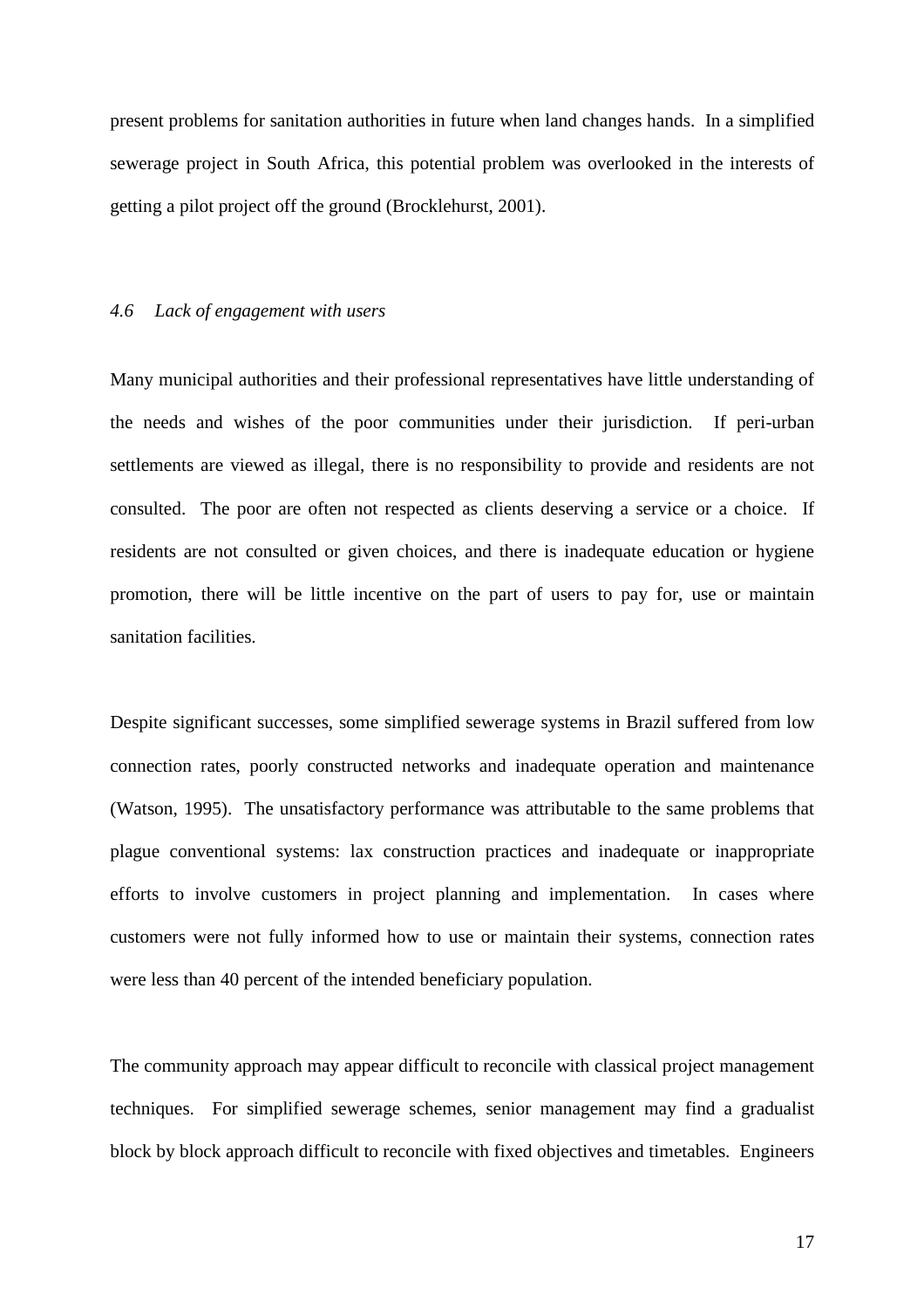may be even more reluctant to deal with low income communities than to deal with low-cost technologies. Professional engineers often have little experience of community work, so negotiations with the community are best undertaken by a multidisciplinary team. Negotiations may be lengthy, but neglecting the opinions of the community has proved to be a false economy (Watson, 1995). Local knowledge is required to ensure understanding of cultural norms, which can require particularly sensitivity regarding toilet practices. Maintaining good relationships between sanitation providers and the community after a system has been implemented is also important, particularly in areas with a high turnover of residents. Sanitation systems have worked well when authorities, engineers and users have been able to learn how to interact productively.

While user participation has proved to be useful in sanitation schemes and resulted in health and lifestyle benefits to poor communities, Beall et al. (2000) make a pertinent point about the inequity of user participation: Little or no participation is expected of wealthy people in the planning, implementation or maintenance of their services, while the poor often have to rely almost entirely on their own resources and initiatives.

## **5 Conclusions**

Pro-poor sanitation technologies offer an opportunity for adequate sanitation services to be extended to the greatest number of people. Sanitation can improve the health and quality of life of individuals, and eventually improve the standard of living of communities and economic productivity of nations.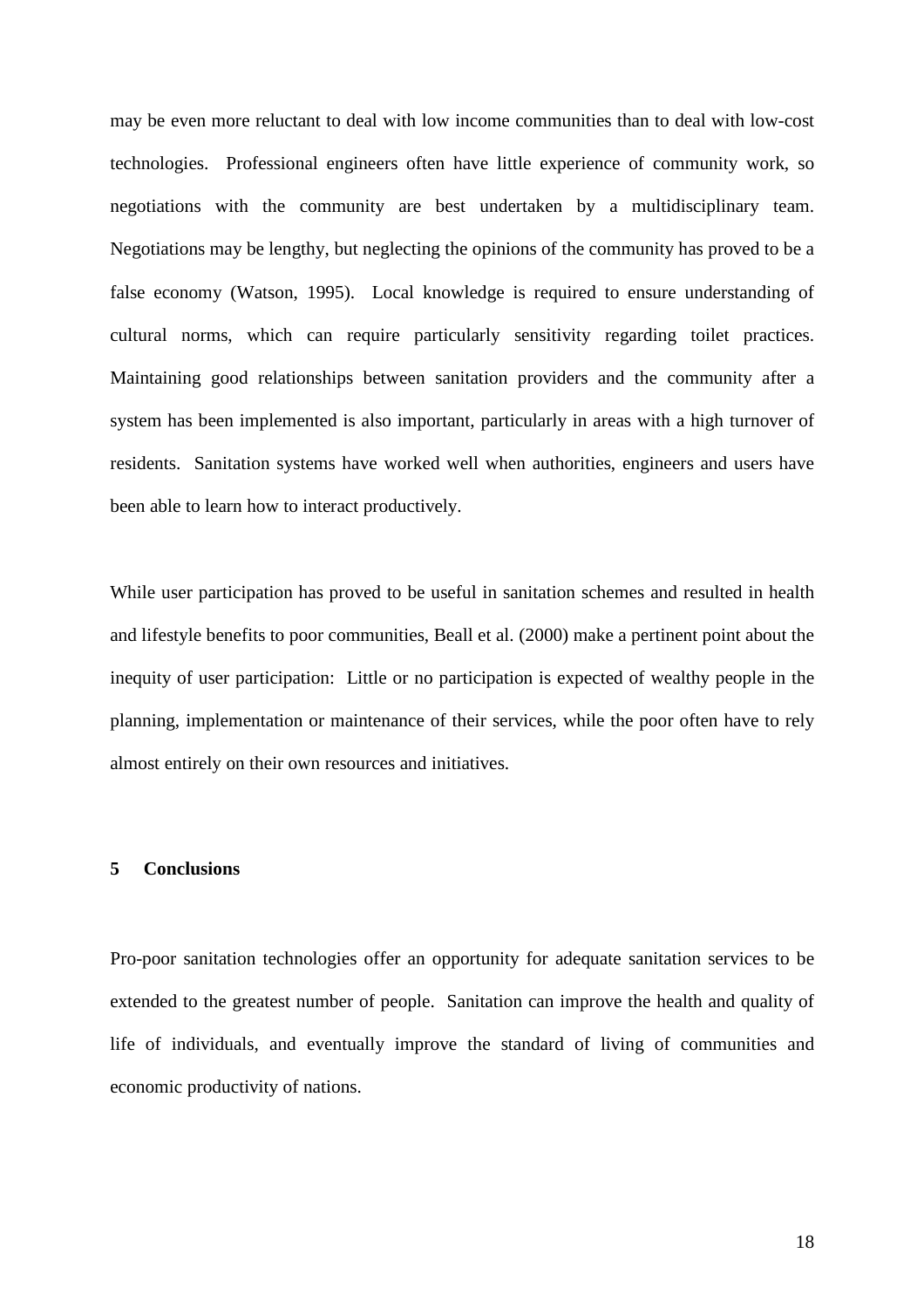Engineers have developed a technology with the potential to provide sanitation for the world's urban poor. Simplified sewerage is one of the most important advances ever made in sanitation. It will often be the only technically feasible and economically appropriate sanitation option available for low-income, high-density urban areas. It can provide an equivalent level of service and health benefits as conventional sewerage, and should not be viewed as a second class option.

However, simplified sewerage will only truly be a pro-poor technology if issues such as lack of investment in sanitation, insufficient cost recovery for sanitation services, conservative technical standards favoured over innovation, low-cost technologies perceived as second class provision, the nature of peri-urban settlements, and lack of engagement with users, are addressed.

Examples of simplified sewerage schemes given in this paper have illustrated that innovation and the challenging of convention have been at the forefront of both the development of the technology itself and in the tackling of some of these issues. The challenge for engineers, social scientists and other professionals is to work together, through dialogue, ideas exchange, and engagement with the poor, to make pro-poor sanitation a reality, and interdisciplinarity the norm.

## **References**

- ADB, 2003. Rural Water and Poverty Action Initiative Announced at Water Forum. Asian Development Bank press release no. 006/03. Available from <www.adb.org/Documents/News/2003/pr2003006.asp>.
- Alexiou, G.E., Balafutas, G.G., Panteliadis, S.A., 1996. A low cost sewerage system on a Greek island. In: Mara, D.D. (Ed.), Low-Cost Sewerage. Wiley, UK.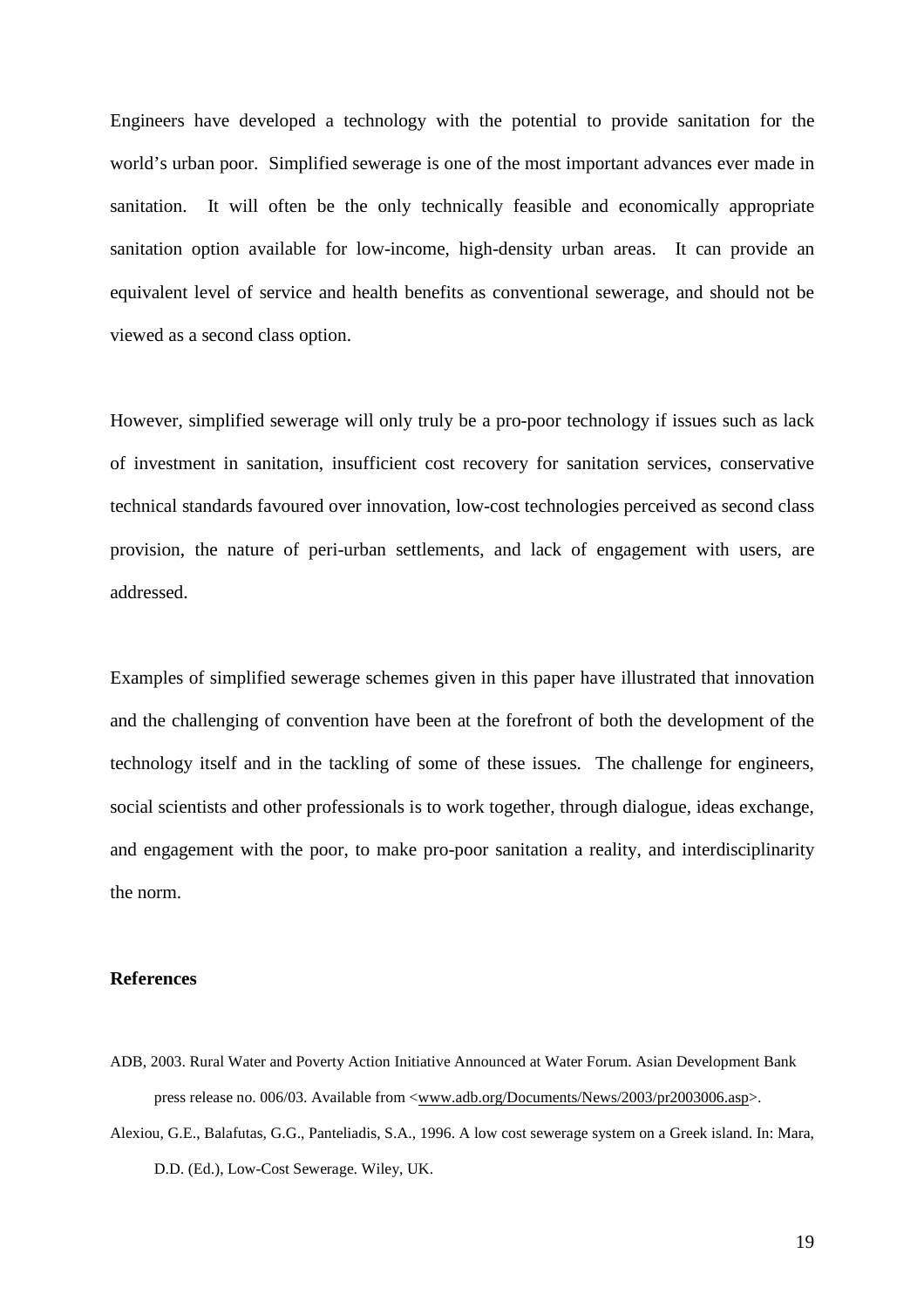- Bakalian, A., Wright, A., Otis, R., Azevedo Neto, J., 1994. Simplified Sewerage Guidelines. UNDP-World Bank Water and Sanitation Program, World Bank, Washington D.C.
- Bakir, H.A., 2001. Sustainable wastewater management for small communities in the Middle East and North Africa. Journal of Environmental Management 61, 319-328.
- Banes, C., Kalbermatten, J., Nankman, P., 1996. Infrastructure Provision for the Urban Poor: Assessing the Needs and Identifying the Alternatives. General Operational Review, World Bank, Washington D.C.
- Beall, J., Crankshaw, O., Parnell, S., 2000. Victims, villains and fixers: the urban environment and Johannesburg's poor. Journal of Southern African Studies 26 (4), 833-855.
- Black, M., Sutila, R., 1994. Mega-Slums: the Coming Sanitary Crisis. WaterAid, London.
- Brocklehurst, C., 2001. Durban Metro Water: Private Sector Partnerships to Serve the Poor. Water and Sanitation Program Series, Nairobi.
- Cairncross, S., 1992. Sanitation and Water Supply: Practical Lessons from the Decade, UNDP-World Bank Water and Sanitation Program, The International Bank for Reconstruction and Development/The World Bank, Washington D.C.
- Esrey, S.A., Potash, J.B., Roberts, L., Shiff, C., 1991. Effects of improved water supply and sanitation on ascariasis, diarrhoea, dracunculiasis, hookwork infection, schistosomiasis and trachoma. Bulletin of the World Health Organisation 69, 609-621.
- Fang, A., 1999. On-site Sanitation: An International Review of World Bank Experience. UNDP-World Bank Water and Sanitation Program – South Asia, Report No. 21292, Washington D.C.
- Kalbermatten, J.M., Julius, D.S., Gunnerson, C.G., 1982. Appropriate Sanitation Alternatives: a Technical and Economic Appraisal. World Bank Studies in Water Supply and Sanitation, John Hopkins University Press.
- Katakura, Y., Bakalian, A., 1998. PROSANEAR: People, Poverty and Pipes. Water and Sanitation Program, World Bank, Washington D.C.
- Komives, K., 2001. Designing pro-poor water and sewer concessions: early lessons from Bolivia. Water Policy 3, 61-79.
- Mara, D.D., 1996. Low-Cost Urban Sanitation. Wiley, Chichester.
- Mara, D.D., 2002. Introduction to Low-Cost Sewerage. Sanitation Connection website. Available from <www.sanigate.net>.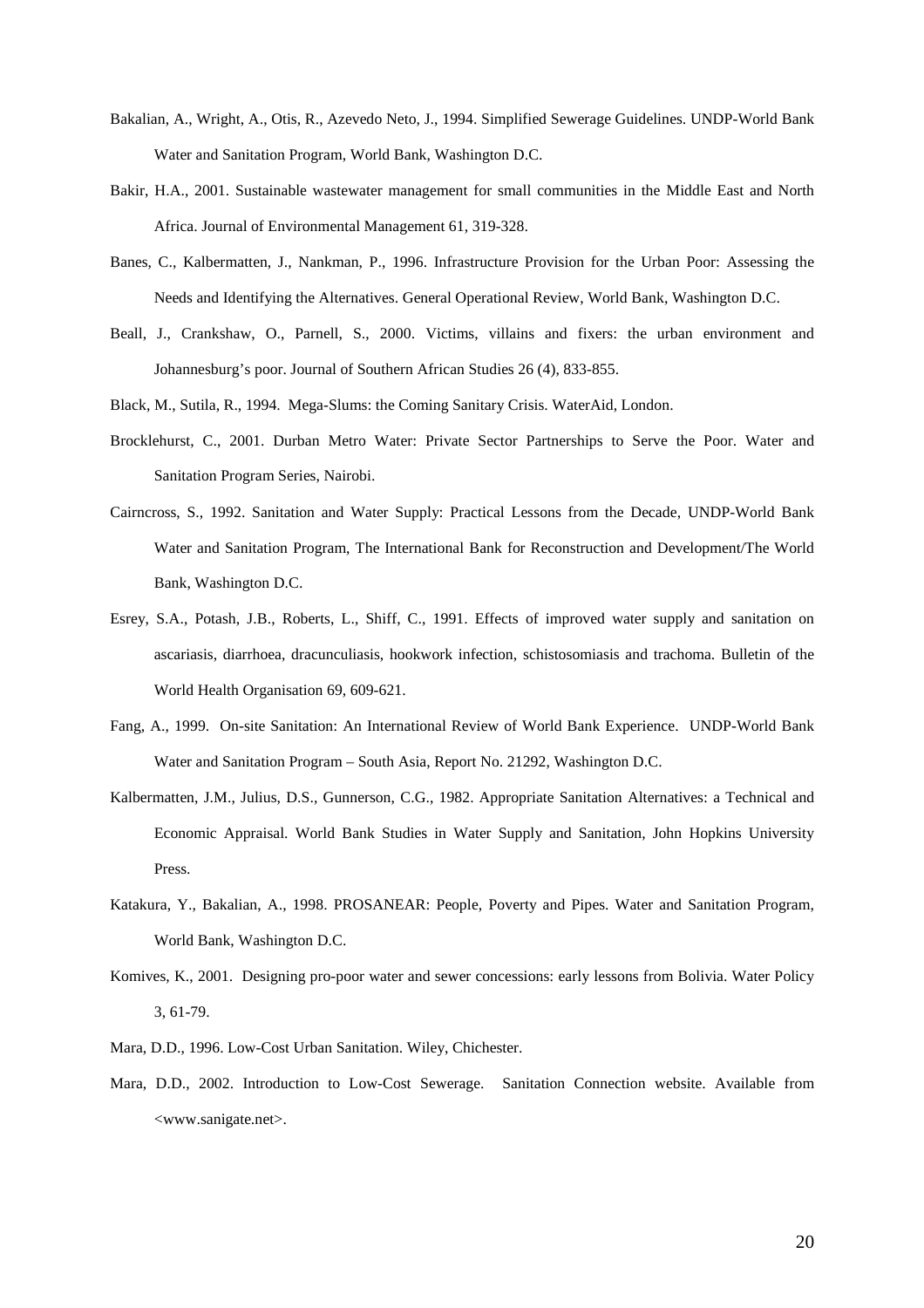- Saywell, D., not dated. Micro-credit for Sanitation, WELL Factsheet, Resource Centre Network for Water, Sanitation and Environmental Health, www.lboro.ac.uk/orgs/well.
- Sinnatamby, G.S., 1983. Low-Cost Sanitation Systems for Urban Peripheral Areas in Northeast Brazil. PhD thesis, University of Leeds.
- Sinnatamby, G.S., 1990. Low cost sanitation. In: Hardoy, J.E., Cairncross, S., Satterthwaite, D. (Eds.), The Poor Die Young. Earthscan, London.
- Tayler, K., 1996. Low-cost sewerage systems in South Asia. In: Mara, D.D. (Ed.), Low-Cost Sewerage. Wiley, UK.
- TWUWS (Transportation, Water and Urban Development Department), 1996. Water and Wastewater Indicators, 2<sup>nd</sup> Edition, International Bank for Reconstruction and Development/The World Bank, Washington D.C.
- Watson, G., 1995. Good Sewers Cheap?: Agency-Customer Interactions in Low-Cost Urban Sanitation in Brazil. World Bank Water and Sanitation Division, Washington D.C.
- Whittington, D., Lauria, D.T., Wright, A.M., Choe, K., Hughes, J.A., Swarna, V., 1992. Household Demand for Improved Sanitation Services: a Case Study of Kumasi, Ghana. UNDP-World Bank Water and Sanitation Program, World Bank, Washington D.C.
- WHO, UNICEF, 2000. Global Water Supply and Sanitation Assessment 2000 Report. World Health Organization, UNICEF and Water Supply and Sanitation Collaborative Council, Geneva.